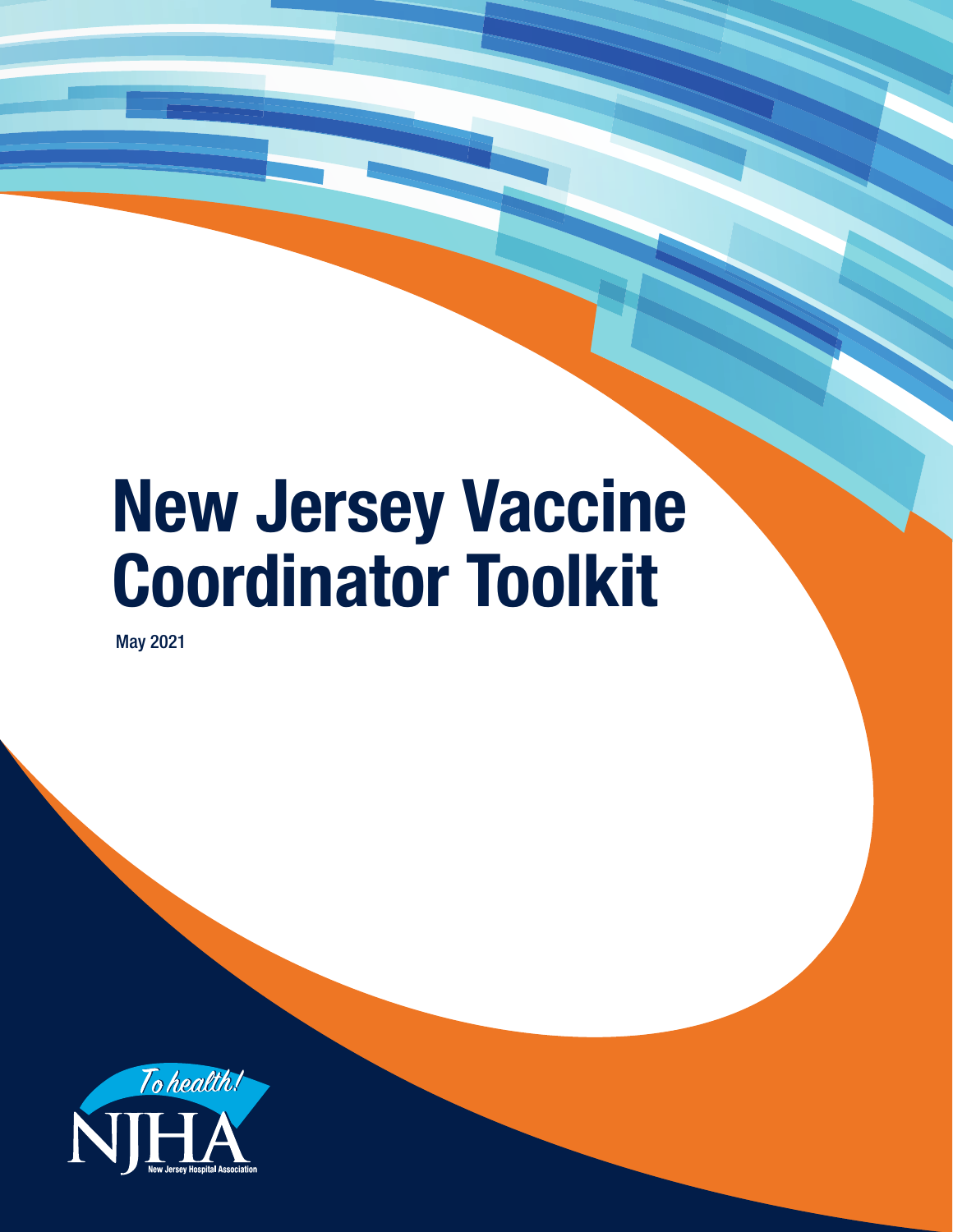# **Table of Contents**

|     |                                                                            | $\overline{\phantom{a}}$ 3 |
|-----|----------------------------------------------------------------------------|----------------------------|
| L.  | <b>COVID VACCINATION COORDINATOR</b>                                       |                            |
|     |                                                                            |                            |
|     |                                                                            |                            |
| Ш.  |                                                                            |                            |
|     |                                                                            |                            |
|     |                                                                            |                            |
|     |                                                                            |                            |
| Ш.  | <b>ROLE OF NJIIS</b>                                                       |                            |
|     |                                                                            |                            |
| IV. |                                                                            |                            |
|     |                                                                            |                            |
|     |                                                                            |                            |
|     |                                                                            |                            |
| V.  |                                                                            |                            |
|     |                                                                            |                            |
|     | Reimbursement for COVID-19 Administration Fees _________________________11 |                            |
| VI. |                                                                            |                            |
|     |                                                                            |                            |
|     |                                                                            |                            |
|     |                                                                            |                            |
|     |                                                                            |                            |
|     |                                                                            |                            |
|     |                                                                            |                            |
|     |                                                                            |                            |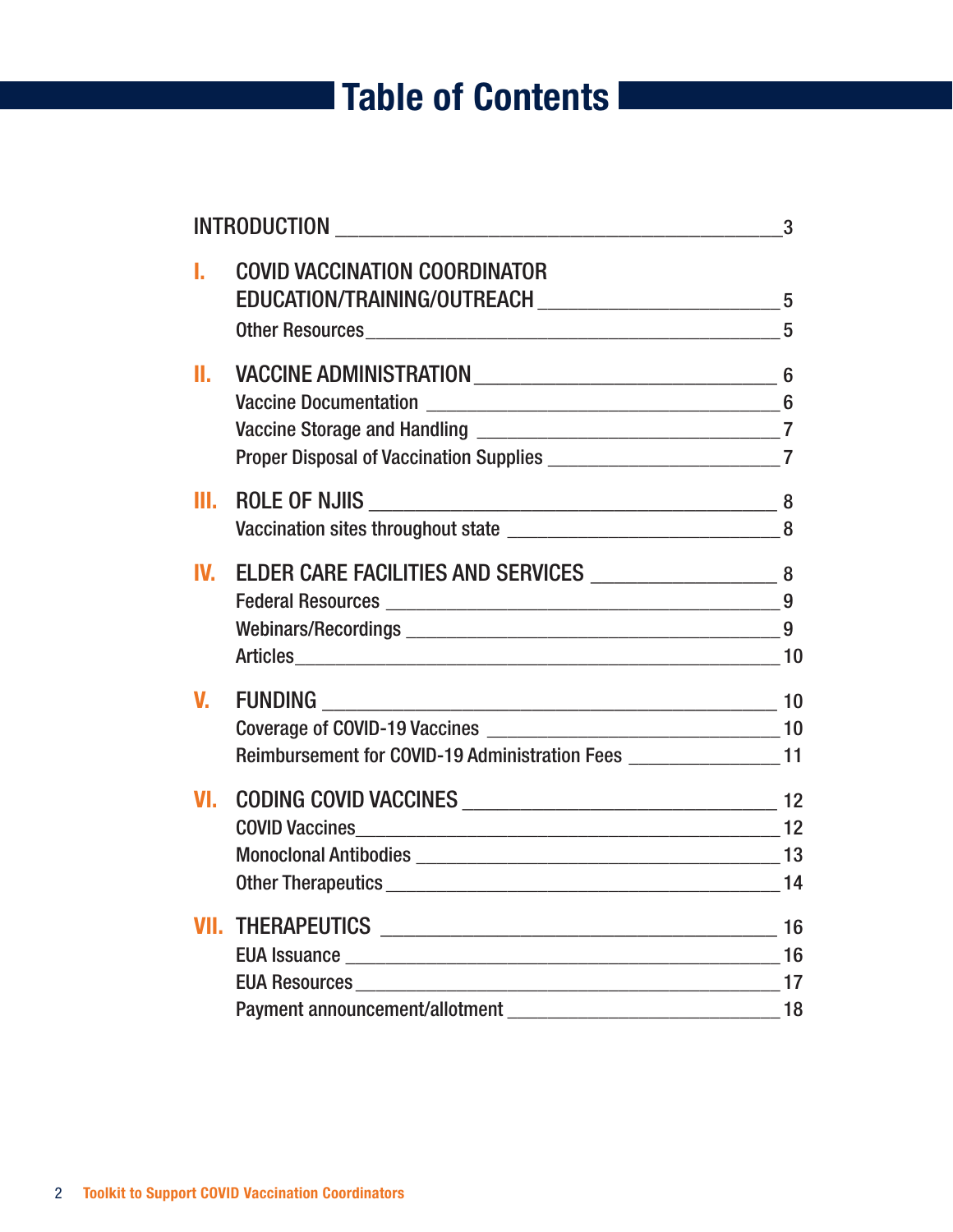# **INTRODUCTION**

A s vaccine recipients' most-trusted source of information on vaccines, vaccination coordinators play a critical role in managing the flow, administration, logistics and operations of smooth-running vaccine efforts. This toolkit is aimed to support vaccination coordinators in this role.

Vaccination administration is being conducted through a phasing method with widespread availability rapidly expanding to all individuals. Currently, individuals ages 12 and older who live, work or study in New Jersey are eligible for the COVID-19 vaccine. The New Jersey Department of Health is tracking on its website current data on confirmed cases, vaccinations administered and latest updates specific to New Jersey. Be sure to visit NJ COVID-19 information hub https://covid19.nj.gov/pages/vaccine often for the latest news and updates.

In addition, the Centers for Disease Control and Prevention (CDC) published a [companion guide](https://www.cdc.gov/vaccines/covid-19/implementation-strategies.html) to assist state, tribal, local or territorial immunization programs and other immunization partners in planning for vaccination of these populations.

Although several vaccines are in clinical trial, three COVID-19 vaccines have been authorized under an Emergency Use Authorization (EUA) issued by the U.S. Food and Drug Administration (FDA) and recommended by the Advisory Committee on Immunization Practices (ACIP).

|                                           | <b>Pfizer-BioNTech</b>                                                                                                    | <b>Moderna</b>                                                                                                                                                            | Janssen/J&J                                                                                                                                                                     |
|-------------------------------------------|---------------------------------------------------------------------------------------------------------------------------|---------------------------------------------------------------------------------------------------------------------------------------------------------------------------|---------------------------------------------------------------------------------------------------------------------------------------------------------------------------------|
| <b>Most Recent Letter</b><br>of EUA (PDF) | <b>Pfizer-BioNTech COVID-19</b><br><b>Vaccine</b><br>(Reissued 2/25/2021)<br>Date of first issuance:<br>12/11/2020        | Moderna COVID-19<br><b>Vaccine Amendment</b><br>Amendment: 04/2021<br>Moderna COVID-19<br><b>Vaccine</b><br>(Reissued 2/25/2021)<br>Date of first issuance:<br>12/18/2020 | <b>Janssen COVID-19</b><br><b>Vaccine Amendment</b><br>Amendment: 04/23/2021<br><b>Janssen COVID-19</b><br><b>Vaccine</b><br>Date of first issuance:<br>02/27/2021              |
| <b>Authorized Use</b>                     | For the prevention of<br>2019 Coronavirus Disease<br>(COVID-19) for individuals<br>12 years of age and older              | For the prevention of<br>Coronavirus Disease 2019<br>(COVID-19) for individuals<br>18 years of age and older                                                              | For the prevention of<br>Coronavirus Disease 2019<br>(COVID-19) for individuals<br>18 years of age and older                                                                    |
| <b>Vaccine Type</b>                       | <b>mRNA</b>                                                                                                               | <b>mRNA</b>                                                                                                                                                               | <b>Viral Vector</b>                                                                                                                                                             |
| # of doses                                | 2, 21 days apart                                                                                                          | 2, 28 days apart                                                                                                                                                          | 1                                                                                                                                                                               |
| <b>Most common</b><br>side effects        | <b>Chills</b><br><b>Tiredness</b><br>Fever<br>Headache<br>Muscle pain<br><b>Nausea</b><br>More common with<br>second dose | <b>Chills</b><br><b>Tiredness</b><br>Fever<br>Headache<br>Muscle pain<br><b>Nausea</b><br>More common with<br>second dose                                                 | <b>Chills</b><br><b>Tiredness</b><br>Headache<br>Fever<br>Muscle pain<br><b>Nausea</b><br>More common in<br>people 18-59 years old<br>compared to people<br>60 years and older. |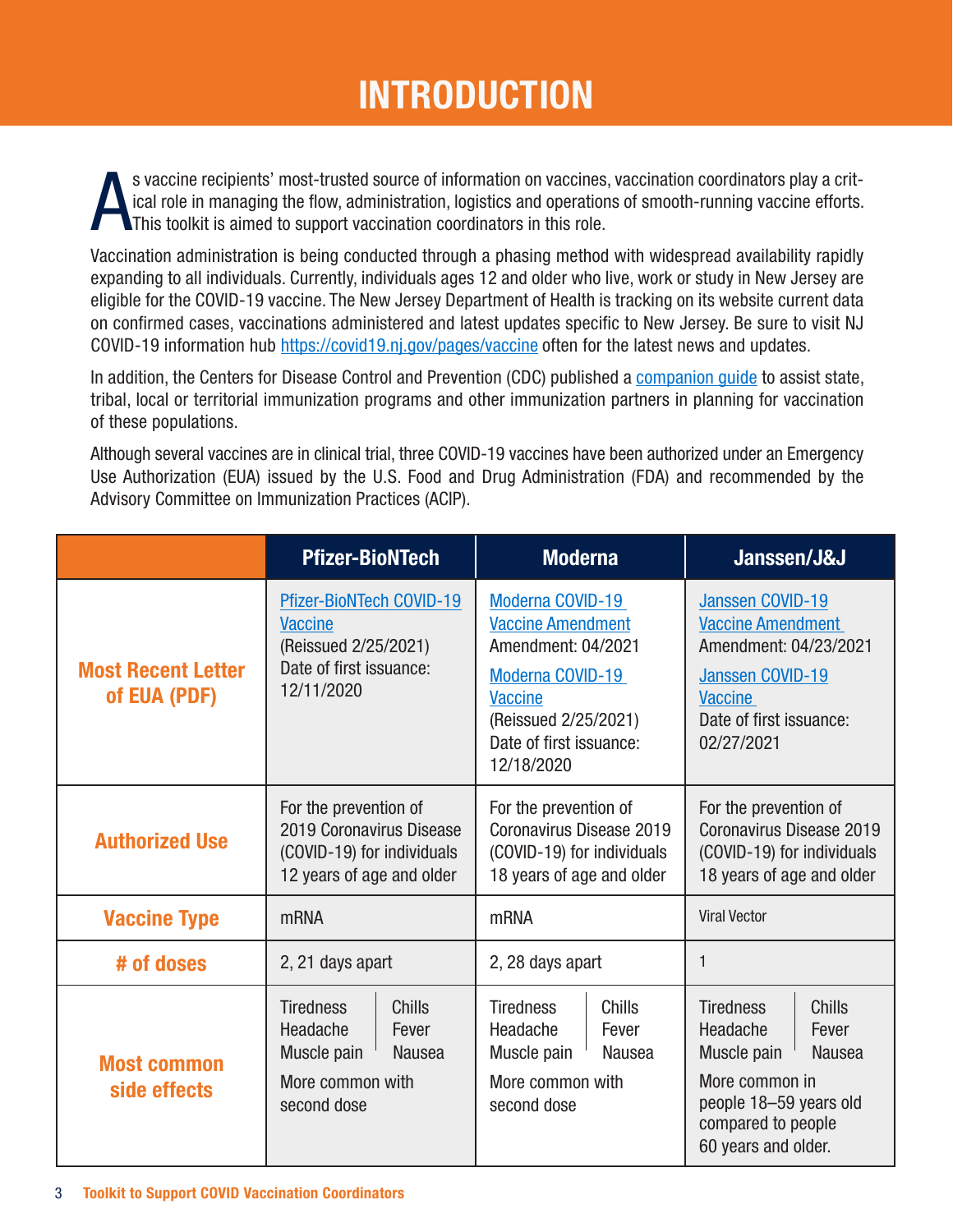#### **RESEARCH IS CONTINUING ON THE NEED FOR AND TIMING OF COVID-19 BOOSTER DOSES.**

- NJDOH: COVID-19 Vaccination Site https://www.nj.gov/health/cd/topics/covid2019\_vaccination.shtml
- NJDOH: COVID-19 Provider Vaccination Checklist https://www.nj.gov/health/cd/documents/topics/NCOV/COVID19\_provider\_checklist.pdf
- NJDOH: LIVE Data COVID-19 Dashboard/Stats https://covid19.nj.gov/index.html#live-updates
- FDA: Vaccines [https://www.fda.gov/emergency-preparedness-and-response/mcm-legal-regulatory-and-policy-framework/](https://www.fda.gov/emergency-preparedness-and-response/mcm-legal-regulatory-and-policy-framework/emergency-use-authorization#vaccines) emergency-use-authorization#vaccines
- FDA: COVID Vaccine News and Updates https://www.fda.gov/emergency-preparedness-and-response/coronavirus-disease-2019-covid-19/covid-19 vaccines#news
- FDA: Leaders on Vaccine https://www.fda.gov/emergency-preparedness-and-response/coronavirus-disease-2019-covid-19/covid-19 vaccines#leaders
- Early Evidence of the Effect of SARS-CoV-2 Vaccine https://www.nejm.org/doi/full/10.1056/NEJMc2102153

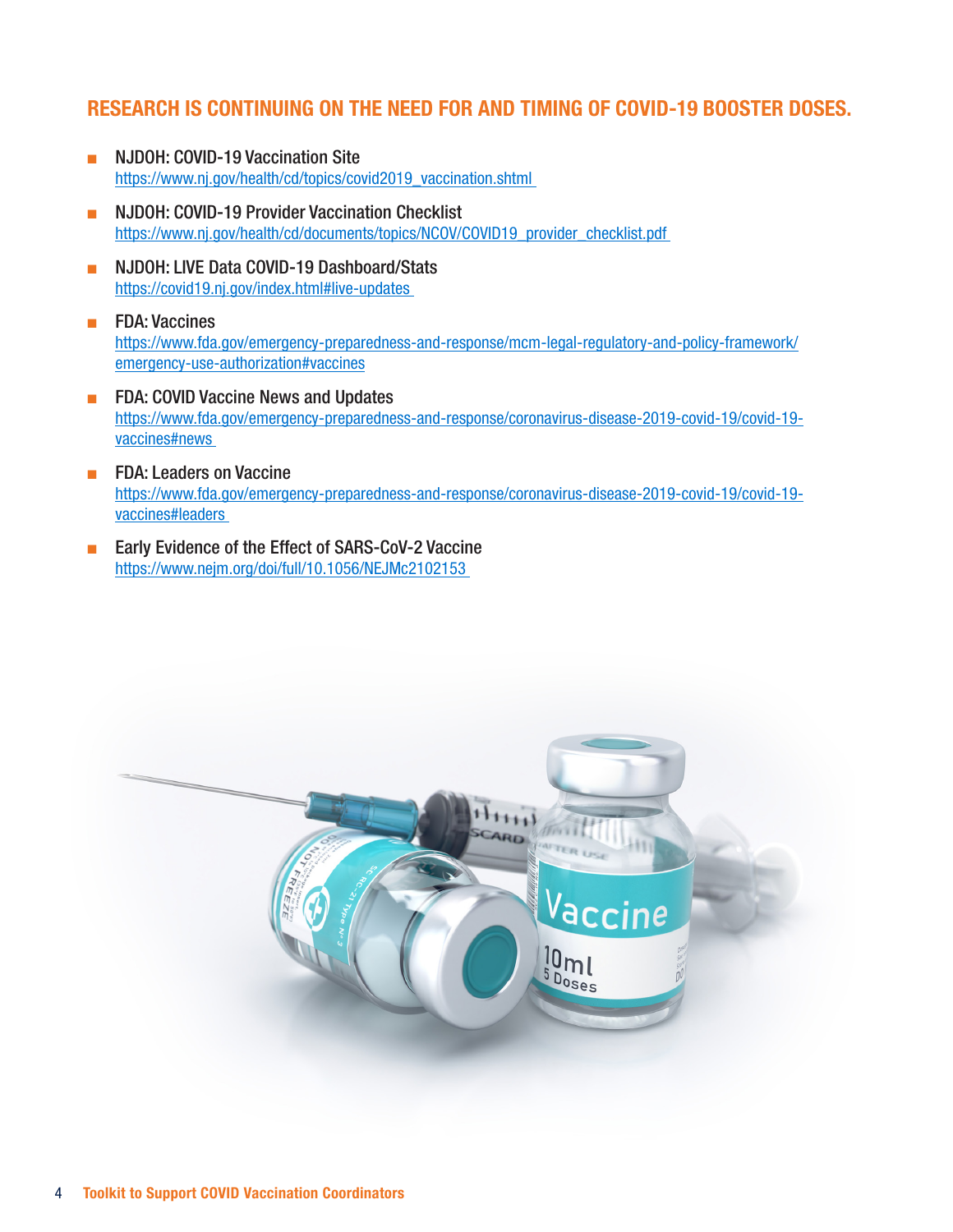# **COVID VACCINATION COORDINATOR EDUCATION/TRAINING/OUTREACH I.**

Healthcare professionals play critical roles in proper vaccine storage, handling, preparation and administration, and they must be prepared to respond to vaccine recipients' questions and concerns. It is important to receive the training needed to effectively meet the demands of these roles. Training must be ongoing as new COVID-19 vaccines become available, as vaccine recommendations evolve and as improvements to the vaccination process are added.

NJHA's COVID Vaccination Outreach Toolkit, developed in partnership with the Vaccination Communication Work Group established by NJHA's Road Ahead Steering Committee, compiles research and resources for ongoing vaccination outreach and awareness across New Jersey's communities, including tools focused on vaccine-hesitant groups. In addition to resources from NJHA and public health agencies, this toolkit includes an addendum linking to materials developed and shared by NJHA members in their commitment to advancing COVID-19 vaccination in their communities.

NJHA COVID-19 Vaccination Outreach Toolkit http://www.njha.com/media/635176/NJHA-COVID-19-Vaccination-Outreach-Toolkit.pdf

#### **Other Resources**

The COVID-19 Vaccine Education and Equity Project is led by the Alliance for Aging Research, Healthy Women and the National Caucus and Center on Black Aging. With support from Pfizer, Inc. and Johnson and Johnson, it provisions additional efforts to build trust and confidence in authorized and approved COVID-19 vaccines. Through this project, leading organizations representing patients, caregivers and families, diverse communities, healthcare workers, older Americans, veterans, frontline workers and scientists have come together to provide information about the clinical trials process, regulatory review, distribution of and access to COVID-19 vaccines in a way that promotes equity and trust. Educational webinars, tools and consumer resources in multiple languages are available online.

- CDC: Healthcare Professional Vaccine Training and Education https://www.cdc.gov/vaccines/covid-19/training-education/index.html
- NJDOH: List of COVID-19 Healthcare Provider Education https://www.nj.gov/health/cd/documents/topics/NCOV/COVID\_vax\_HCP\_education.pdf
- COVID-19 Vaccine Education and Equity Project https://covidvaccineproject.org/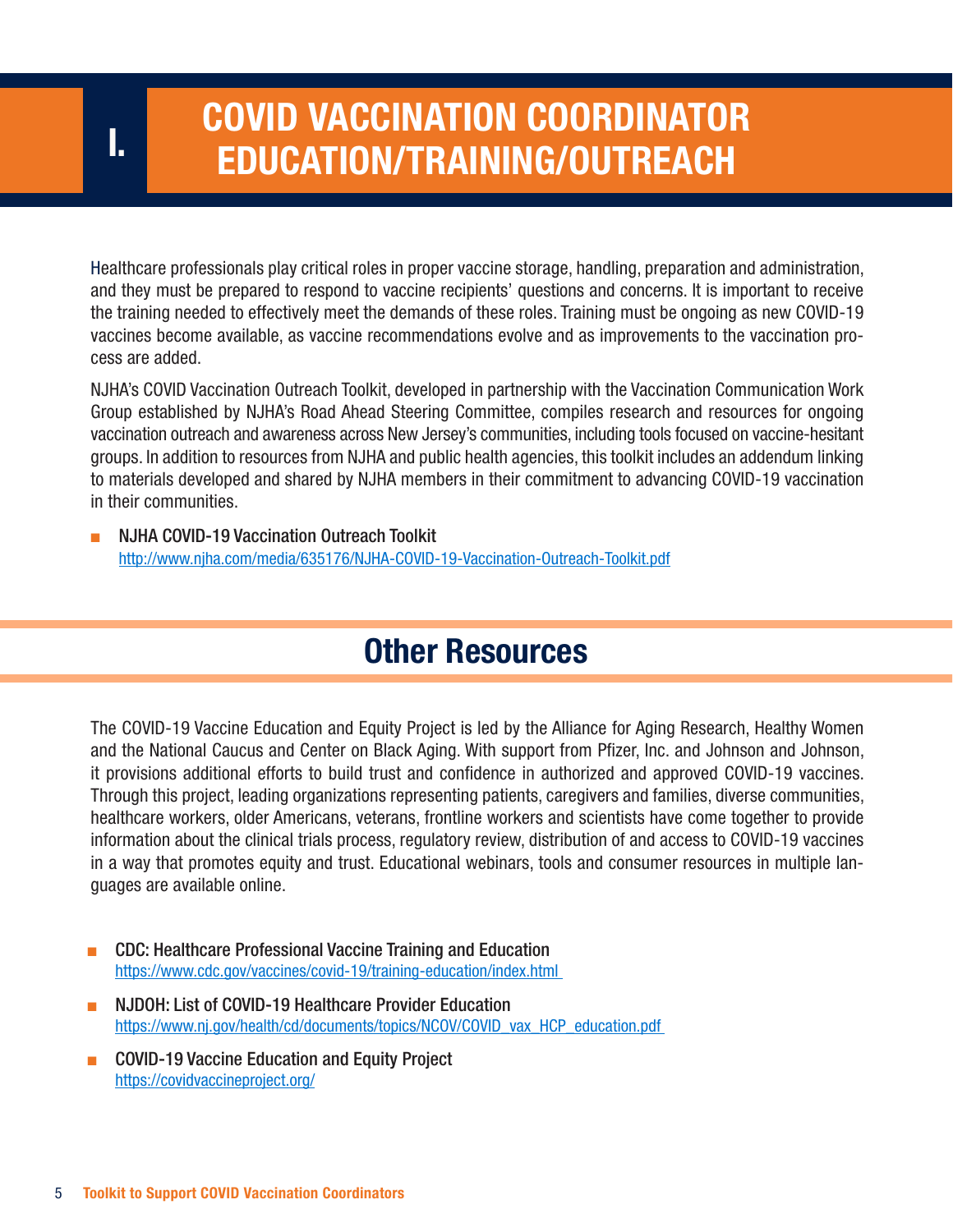# **II. VACCINE ADMINISTRATION**

| COVID-19 vaccines are administered intramuscularly as either a two-dose series or single dose. |  |
|------------------------------------------------------------------------------------------------|--|
|------------------------------------------------------------------------------------------------|--|

| <b>Vaccine</b>         | <b>Dose</b>                      | Dose volume | <b>Number</b><br>doses/series | <b>Interval</b><br>between doses |
|------------------------|----------------------------------|-------------|-------------------------------|----------------------------------|
| <b>Pfizer-BioNTech</b> | $30 \mu g$                       | $0.3$ ml    |                               | 3 weeks (21 days)                |
| <b>Moderna</b>         | $100 \mu g$                      | $0.5$ ml    | $\mathfrak{D}$                | month (28 days)                  |
| Janssen                | $5\times10^{10}$ viral particles | $0.5$ ml    |                               | N/A                              |

### **Vaccine Documentation**

Vaccination providers enrolled in the COVID-19 Vaccination Program are required to:

- Document vaccine administration in their medical record systems within 24 hours of administration.
- Report administration data to the relevant system (i.e., NJIIS) for their jurisdiction as soon as practicable and no later than 72 hours after administration.
- Report inventory daily using Vaccines.gov. In some jurisdictions, providers may report vaccine inventory to the jurisdiction's IIS for the jurisdiction to upload into Vaccines.gov. If you have questions about the process for your jurisdiction, please contact your jurisdiction's immunization program.
- Report the following to the Vaccine Adverse Event Reporting System (VAERS) https://vaers.hhs.gov/index.html:
	- **•** Vaccine administration errors
	- **o** Serious adverse events
	- **•** Multisystem inflammatory syndrome
	- **•** Cases of COVID-19 that result in hospitalization or death after the recipient has received COVID-19 vaccine.

There are additional requirements for COVID-19 vaccination providers besides documentation (e.g., providing the Emergency Use Authorizati[on \(EUA\) Fact Sheet for Recipients and Caregivers](https://www.cdc.gov/vaccines/covid-19/eua/index.html) to vaccine recipients). Please refer to your COVID-19 vaccination provider agreement for all provider requirements.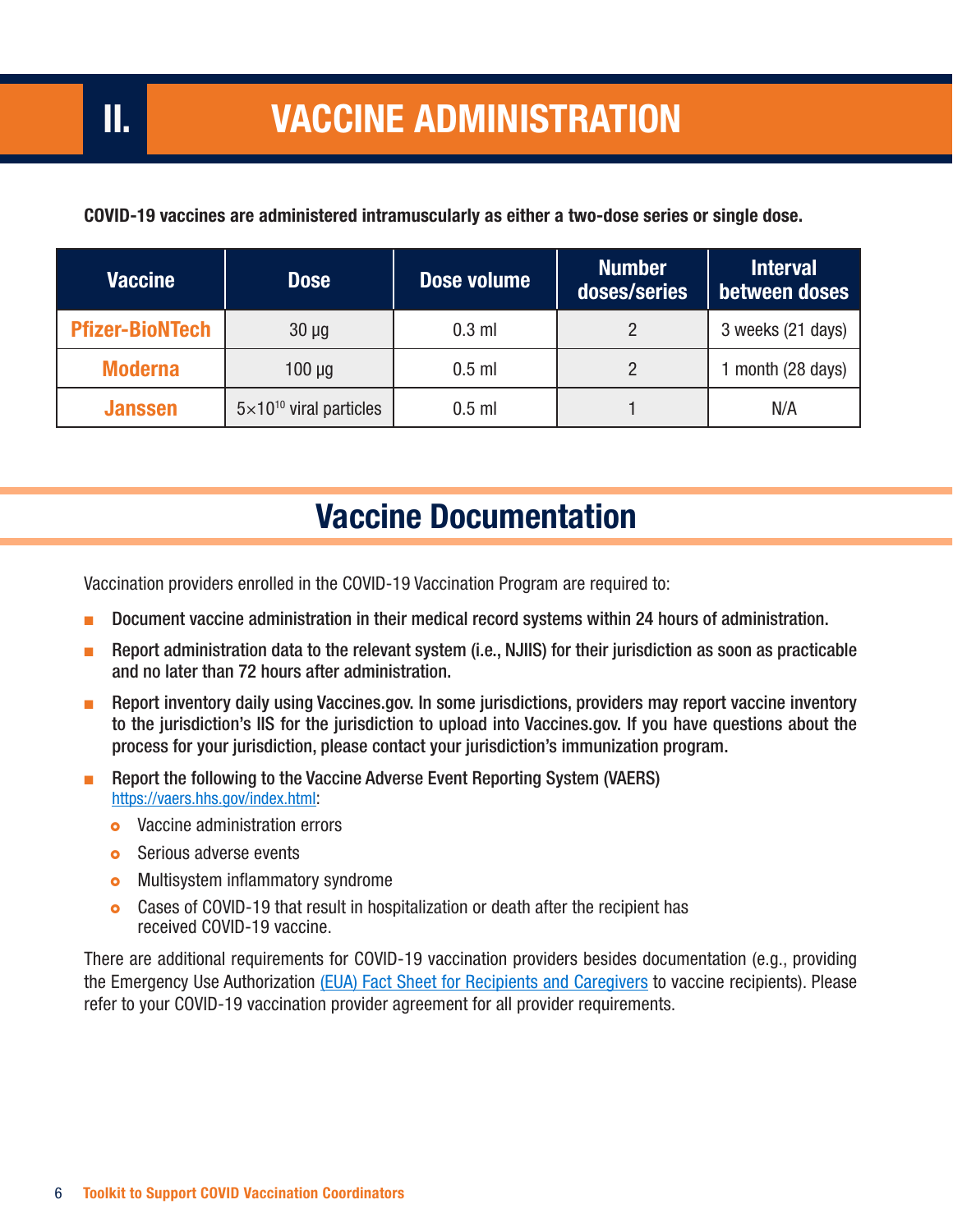#### **Vaccine Storage and Handling**

All vaccination providers participating in the COVID-19 Vaccination Program must store and handle COVID-19 vaccines under proper conditions to maintain the cold chain. The Advisory Committee on Immunization Practices [\(ACIP\) recently added an addendum to the 2021 Vaccine Storage and Handling Toolkit https://www.cdc.gov/](https://www.cdc.gov/vaccines/hcp/admin/storage/toolkit/storage-handling-toolkit.pdf) vaccines/hcp/admin/storage/toolkit/storage-handling-toolkit.pdf to include these specifications.

[New from FDA on storage of the Pfizer vaccine: FDA In Brief: FDA Authorizes Longer Time for Refrigerator Storage](https://www.fda.gov/news-events/press-announcements/fda-brief-fda-authorizes-longer-time-refrigerator-storage-thawed-pfizer-biontech-covid-19-vaccine)  of Thawed Pfizer-BioNTech COVID-19 Vaccine Prior to Dilution, Making Vaccine More Widely Available | FDA

#### **Proper Disposal of Vaccination Supplies**

The U.S. Department of Health and Humans Services, in conjunction with the FDA Office of Criminal Investigations and FBI Office of the Private Sector, has placed increased emphasis on proper product disposal as concerns rise on tampering and potential use. https://content.govdelivery.com/attachments/USFDA/2021/03/15/file attachments/1723684/LIR-COVID%20Vaccine%20Disposal%202021%2003%2003.pdf

To reduce instances of vaccine fraud by improper disposal, providers may adopt the following:

- Make sure all individuals handling vaccines are familiar with proper disposal quidelines
- Tear or shred empty boxes containing vaccine vials
- Return any ultra-low temperature packaging as instructed
- Verify that tamper-proof seals are intact before opening new vaccine vial containers
- Discard used syringes and empty vials in designated sharps disposal containers
- Be on the lookout for any unauthorized personnel attempting to access medical waste
- Do not leave vaccine vials, syringes, container boxes or other packaging unsecured or unattended
- Do not keep or share empty vials, containers or packaging as "souvenirs"
- Do not accept vaccine vials which are individually shipped or delivered as pre-filled syringes.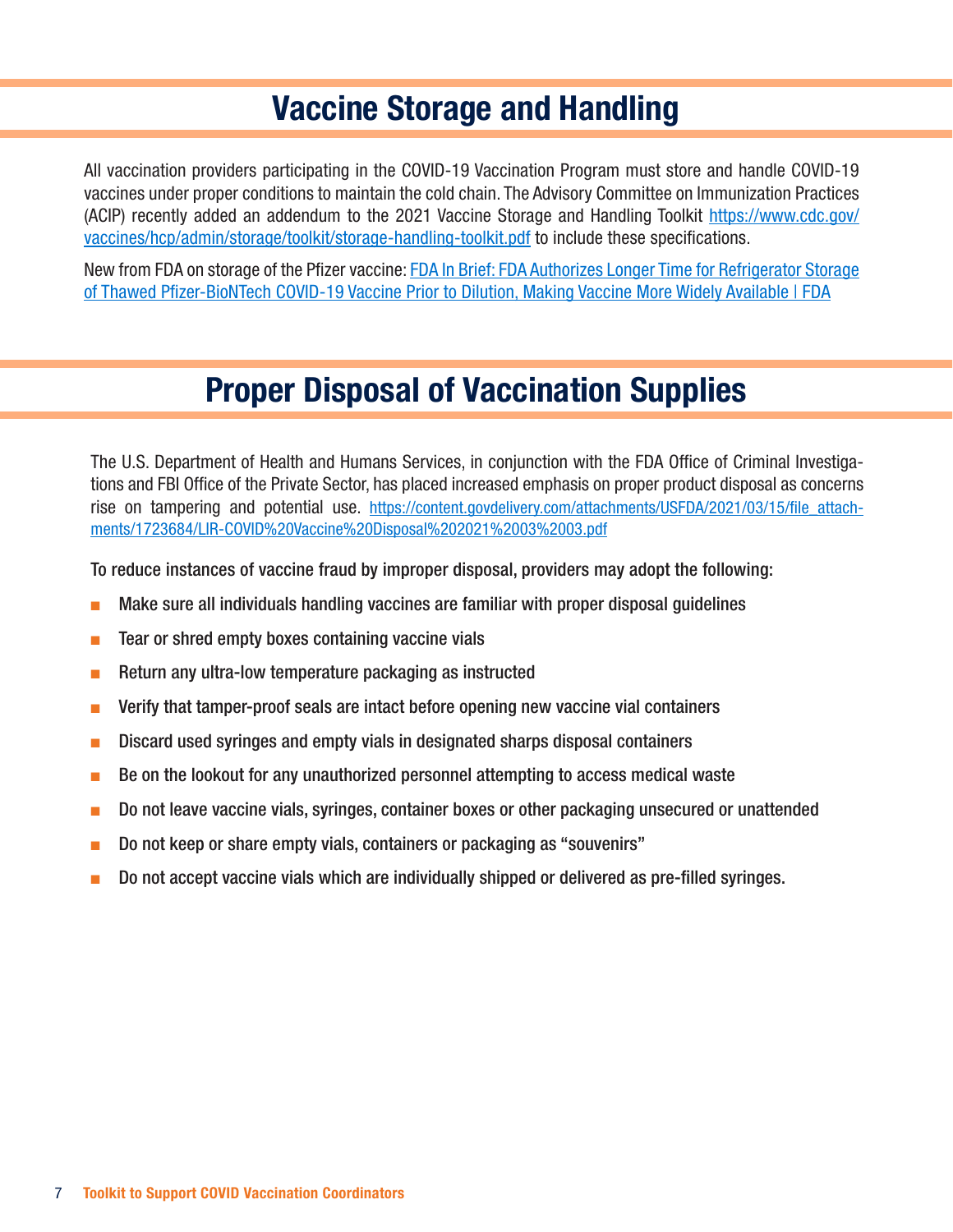# **III. ROLE OF NJIIS**

#### **Vaccination Sites throughout the State**

The New Jersey Immunization Information System (NJIIS) is a free, confidential, population-based online system that collects and consolidates vaccination data for New Jersey's children and adults.

New Jersey-based vaccination sites are available for individuals who live, work or study in New Jersey. There are a number of ways for people to schedule their appointments:

- T[he New Jersey Vaccine Scheduling System is](https://covidvaccine.nj.gov/en-US/) a centralized state-run system. Users may register at any time, whether they are eligible now or are registering in advance of when they are eligible to receive the vaccine. The system generates automatic notification when a registrant is eligible for the vaccine and again when a vaccination appointment is available.
- The state provides telephone support at 1-855-568-0545 for those without internet access and to provide additional assistance for those who may have difficulty with online scheduling. The appointment call center is available 8 a.m. to 8 p.m.
- The state's [Vaccine Appointment Finder](https://covid19.nj.gov/pages/finder) assists individuals in searching for sites with available appointments.

# **IV. ELDER CARE FACILITIES AND SERVICES**

COVID-19 vaccination in long term care settings was accomplished through the federal long term care pharmacy partnership, directed by the CDC between December 2020 through March 2021. Through this program nearly 90 percent of long term care residents and approximately half of the staff became fully vaccinated. Access to vaccine continues to be challenging due to storage and handling requirements as well as the pause on the Janssen vaccine. Currently, long term care pharmacies that serve facilities are the primary vaccine source for residents and staff although staff can readily access vaccine in their communities. The percent of fully vaccinated long term care staff still lags behind the resident vaccination rate as it does in other parts of the healthcare delivery system. Efforts are underway to promote awareness and education among these staff members.

Given the terrible toll that COVID-19 has exacted on the frail elderly, the vaccination process is a significant positive development with cases and deaths dramatically falling in the weeks since vaccinations began. But, there is more to do.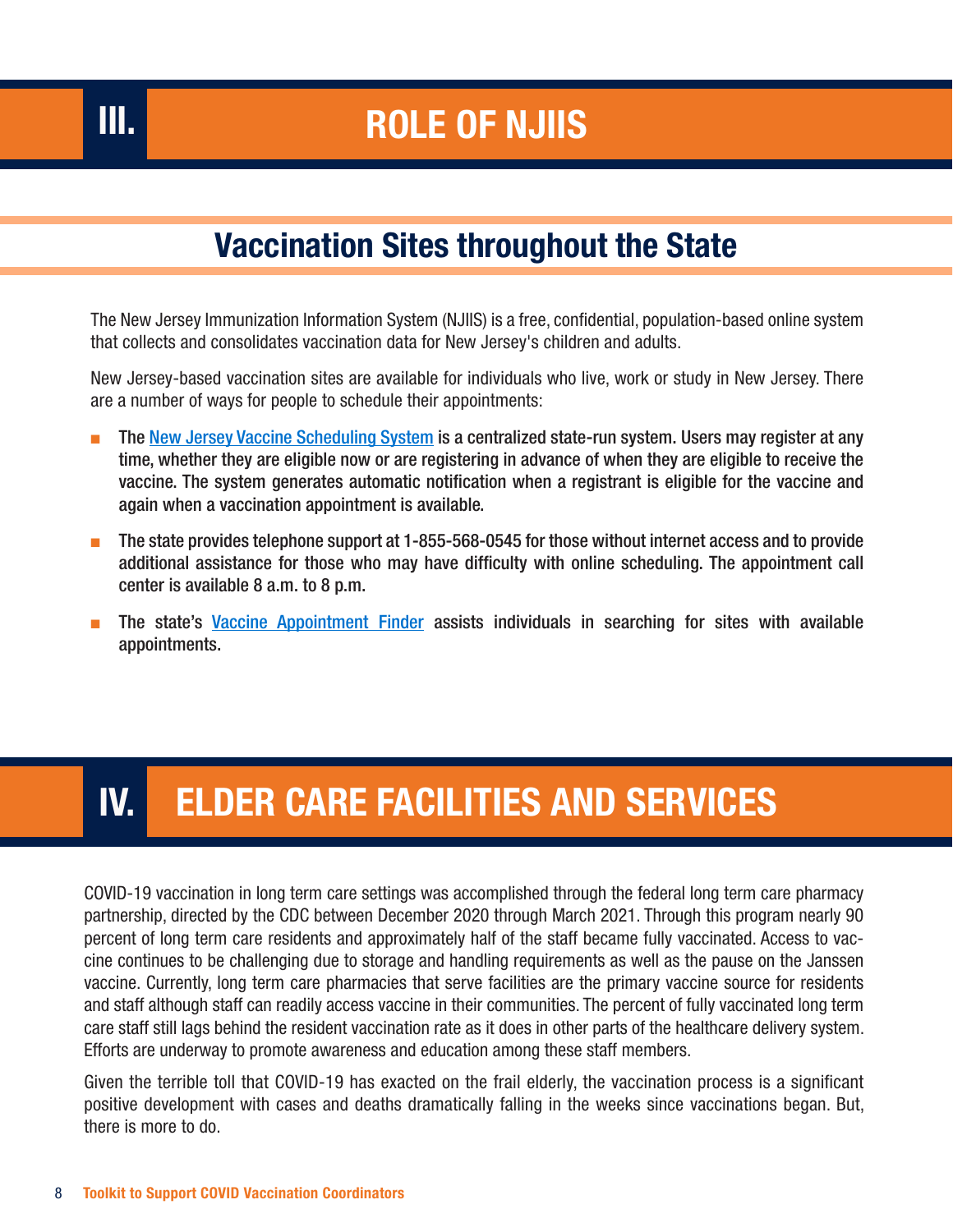The resources provided from the CDC specific to vaccination in long term care settings, as well as the information about vaccine hesitancy among long term care staff, are designed to inform and support efforts to continue to vaccinate the frail elderly and those who care for them. More information on the pharmacy partnership can be found online at https://www.cdc.gov/vaccines/covid-19/long-term-care/pharmacy-partnerships-access. html. Additional NJDOH-specific resources can be found online a[t https://www.nj.gov/health/ltc/documents/](https://www.nj.gov/health/ltc/documents/Long-Term_Care_ToolKit_508.pdf) [Long-Term\\_Care\\_ToolKit\\_508.pdf](https://www.nj.gov/health/ltc/documents/Long-Term_Care_ToolKit_508.pdf)

#### **Federal Resources**

- Interim Final Rule COVID-19 Vaccine Immunization Requirements for Residents and Staff https://www.cms.gov/files/document/qso-21-19-nh.pdf
- COVID-19 Vaccine Policies & Guidance https://www.cms.gov/COVIDvax
- Importance of COVID-19 Vaccination for Residents of Long-term Care Facilities https://www.cdc.gov/coronavirus/2019-ncov/vaccines/recommendations/LTCF-residents.html
- Long-Term Care Facility Toolkit: Preparing for COVID-19 Vaccination at Your Facility https://www.cdc.gov/vaccines/covid-19/toolkits/long-term-care/index.html
- COVID-19 Data Tracker: Federal Pharmacy Partnership for Long-Term Care (LTC) Program https://covid.cdc.gov/covid-data-tracker/#vaccinations-ltc
- Long-Term Care Facility Toolkit: Preparing for COVID-19 Vaccination at Your Facility https://www.cdc.gov/vaccines/covid-19/toolkits/long-term-care/index.html

#### **Webinars/Recordings**

- COVID-19 Vaccine Education and Equity Project: Overcoming barriers to COVID-19 vaccine confidence in long-term care employees https://covidvaccineproject.org/news/webinar-recording-overcoming-barriers-to-covid-19-vaccine-confidence-inlong-term-care/
- AMA EdHub JN Learning: Vaccinating Nursing Home and Long-term Care Facility Residents for Coronavirus https://edhub.ama-assn.org/jn-learning/audio-player/18588221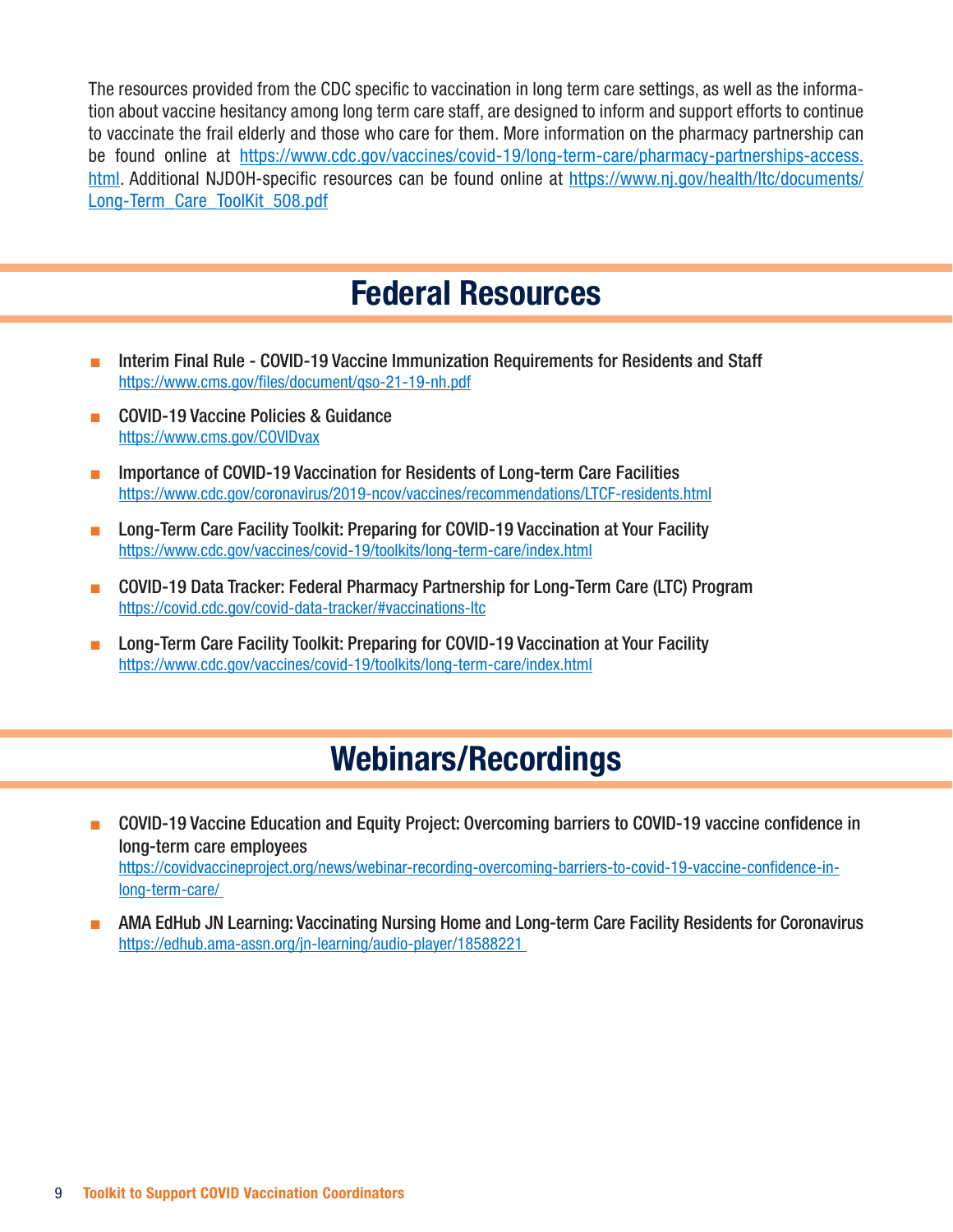#### **Articles**

- KHN: COVID cases plummet among nursing homes staffers despite vaccine hesitancy https://khn.org/news/article/covid-cases-plummet-among-nursing-home-staffers-despite-vaccine-hesitancy/
- KHN: Vaccine hesitancy vs. vaccine refusal: Nursing home staffers say there's a difference https://khn.org/news/article/vaccine-hesitancy-vs-vaccine-refusal-nursing-home-staffers-say-theres-a-difference/
- McKnight's Senior Living: Long-term care staff vaccine hesitancy: Safety, efficacy, newness, distrust top factors https://www.mcknightsseniorliving.com/home/news/long-term-care-staff-vaccine-hesitancy-safety-efficacynewness-distrust-top-factors/
- NPR: Vaccine hesitancy among long-term care facility workers https://www.npr.org/2021/01/31/962638218/vaccine-hesitancy-among-long-term-care-facility-workers
- NY Times: Getting to Yes: A Nursing Home's Mission to Vaccinate Its Hesitant Staff https://www.nytimes.com/2021/03/28/health/nursing-home-covid-19-vaccine.html#click=https://t.co/BR8Xe5aFVg

# **V. FUNDING**

On March 15, 2021, the Centers for Medicare & Medicaid Services (CMS) increased the Medicare payment amount for administering the COVID-19 vaccine. The increase will support actions taken by providers designed to increase the number of vaccines they can furnish each day, including establishing new or growing existing vaccination sites, conducting patient outreach and education and hiring additional staff. The exact payment rate for administration of each COVID-19 vaccine will depend on the type of entity that furnishes the service and will be geographically adjusted based on where the service is furnished.

#### **Coverage of COVID-19 Vaccines**

As a condition of receiving free COVID-19 vaccines from the federal government, vaccine providers are prohibited from charging patients any amount for administration of the vaccine. To ensure broad and consistent coverage across programs and payers, the toolkits have specific information for several programs, including:

- **Medicare.** Beneficiaries with Medicare pay nothing for COVID-19 vaccines and there is no applicable copayment, coinsurance or deductible.
- **Medicare Advantage (MA).** For calendar years 2020 and 2021, Medicare will pay providers directly for the COVID-19 vaccine (if they do not receive it for free) and its administration for beneficiaries enrolled in MA plans. More information is available at https://www.cms.gov/medicare/covid-19/medicare-covid-19-vaccine-shot-payment.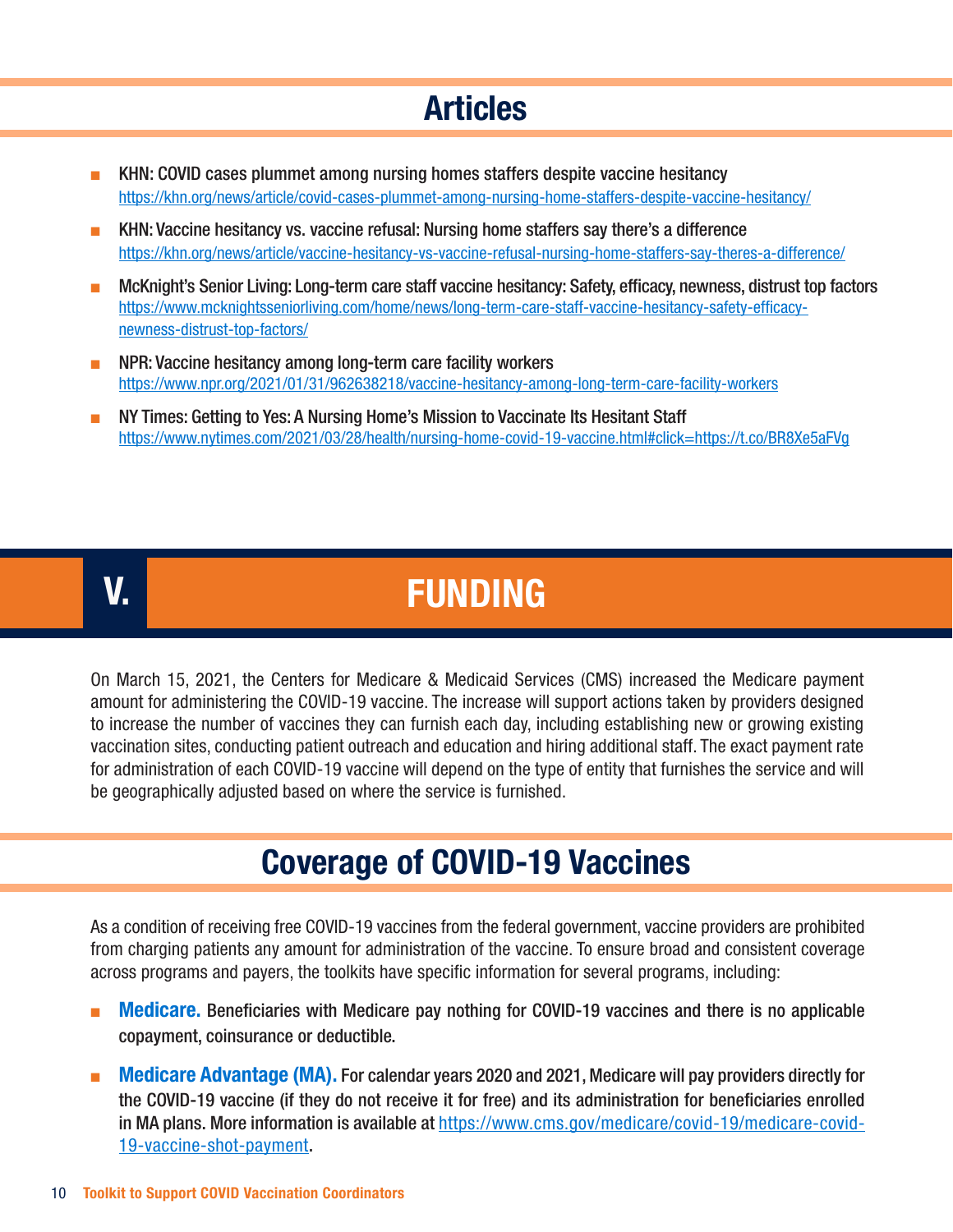- **Medicaid.** State Medicaid and CHIP agencies must provide vaccine administration with no cost sharing for nearly all beneficiaries during the public health emergency (PHE) and at least one year after it ends. Through the American Rescue Plan Act signed by President Biden on March 11, 2021, the COVID vaccine administration will be fully federally funded. The law also provides an expansion of individuals eligible for vaccine administration coverage. There will be more information provided in upcoming updates to the Medicaid toolkit at: https://www.medicaid.gov/state-resource-center/downloads/covid-19-vaccine-toolkit.pdf.
- **Private Plans.** CMS and the Departments of Labor and Treasury require most private health plans and issuers to cover the COVID-19 vaccine and its administration, both in-network and out-of-network, with no cost sharing during the public health emergency (PHE).
- **Uninsured.** For individuals who are uninsured, providers may submit claims for reimbursement for administering the COVID-19 vaccine to individuals without insurance through the Provider Relief Fund. Information on the COVID-19 Claims Reimbursement to Health Care Providers and Facilities for Testing, [Treatment and Vaccine. Administration for the Uninsured Program is available at](https://www.hrsa.gov/CovidUninsuredClaim) https://www.hrsa.gov/ CovidUninsuredClaim.

More information regarding the CDC COVID-19 Vaccination Program Provider Requirements is available at: https://www.cdc.gov/vaccines/covid-19/vaccination-provider-support.html.

#### **Reimbursement for COVID-19 Administration Fees**

The U.S. Department of Health and Human Services, through the Health Resources and Services Administration (HRSA), announced a new program covering costs of administering COVID-19 vaccines to patients enrolled in health plans that either do not cover vaccination fees or cover them with patient cost-sharing. Since providers cannot bill patients for COVID-19 vaccination fees, the COVID-19 Coverage Assistance Fund (CAF), addresses an outstanding compensation need for providers on the front lines vaccinating underinsured patients.

HHS Launches New Reimbursement Program for COVID-19 Vaccine Administration Fees not Covered by Insurance. https://www.hhs.gov/about/news/2021/05/03/hhs-launches-new-reimbursement-programfor-covid19-vaccine-adminsitration-fees-not-covered-by-insurance.html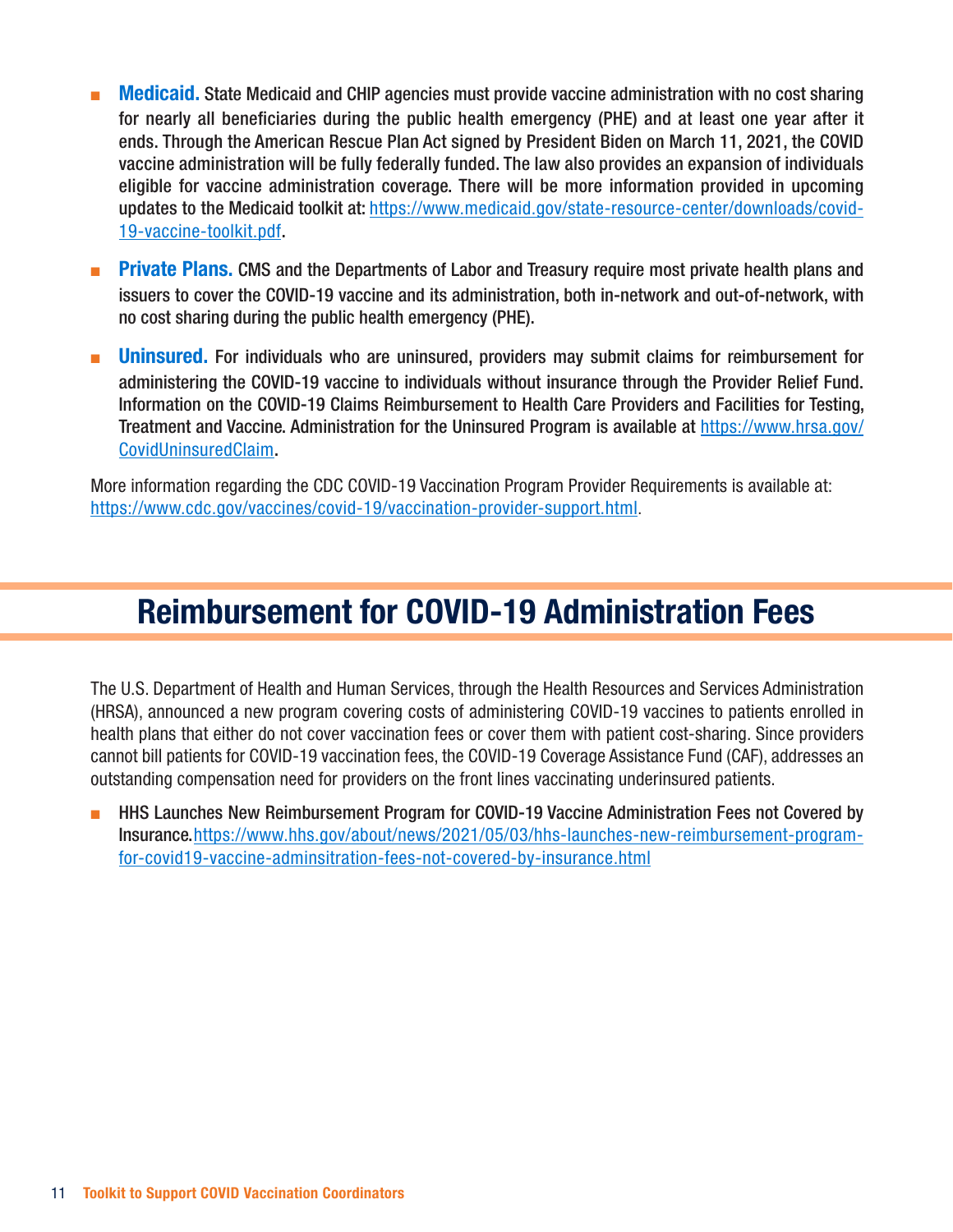ICD-10-PCS (Inpatient) and CPT (outpatient/charges) codes have been created for the administration of COVID-19 vaccinations and therapeutic treatments. CMS and other insurers have announced that for hospitalized patients, there will be no cost to the patient for COVID-19 treatments and vaccines. Hospitals/facilities will be reimbursed separately from the DRG rate (Diagnosis Related Group) assigned during coding for any COVID related treatment. Assigning the codes support the administration of the vaccine and therapeutics making the processing of claims more efficient.

Below you will find a list of the codes created for use as a result of the pandemic to date. As new vaccine candidates become available or are being considered for use, new codes will be created.

In the CPT code set, the American Medical Association (AMA) has created a new vaccine coding structure for COVID-19 vaccine candidates in CPT. The new structure is different from that of other CPT vaccine codes due to the rapid development of new vaccines. This structure is a way to track both the specific vaccine being administered and the dose received.

For more information, see https://www.cms.gov/medicare/covid-19/coding-covid-19-vaccine-shots.

### **COVID Vaccines**

| <b>Inpatient - ICD-10-PCS Codes</b>                                                                                           |                                                                                                                    |  |  |  |
|-------------------------------------------------------------------------------------------------------------------------------|--------------------------------------------------------------------------------------------------------------------|--|--|--|
| <b>XW013S6</b>                                                                                                                | Introduction of COVID-19 vaccine dose 1 into subcutaneous tissue, percutaneous approach,<br>new technology group 6 |  |  |  |
| <b>XW013T6</b>                                                                                                                | Introduction of COVID-19 vaccine dose 2 into subcutaneous tissue, percutaneous approach,<br>new technology group 6 |  |  |  |
| <b>XW013U6</b>                                                                                                                | Introduction of COVID-19 vaccine into subcutaneous tissue, percutaneous approach, new<br>technology group 6        |  |  |  |
| <b>XW023S6</b>                                                                                                                | Introduction of COVID-19 vaccine into subcutaneous tissue, percutaneous approach, new<br>technology group 6        |  |  |  |
| Introduction of COVID-19 vaccine into subcutaneous tissue, percutaneous approach, new<br><b>XW023T6</b><br>technology group 6 |                                                                                                                    |  |  |  |
| <b>XW023U6</b>                                                                                                                | Introduction of COVID-19 vaccine into muscle, percutaneous approach, new technology group 6                        |  |  |  |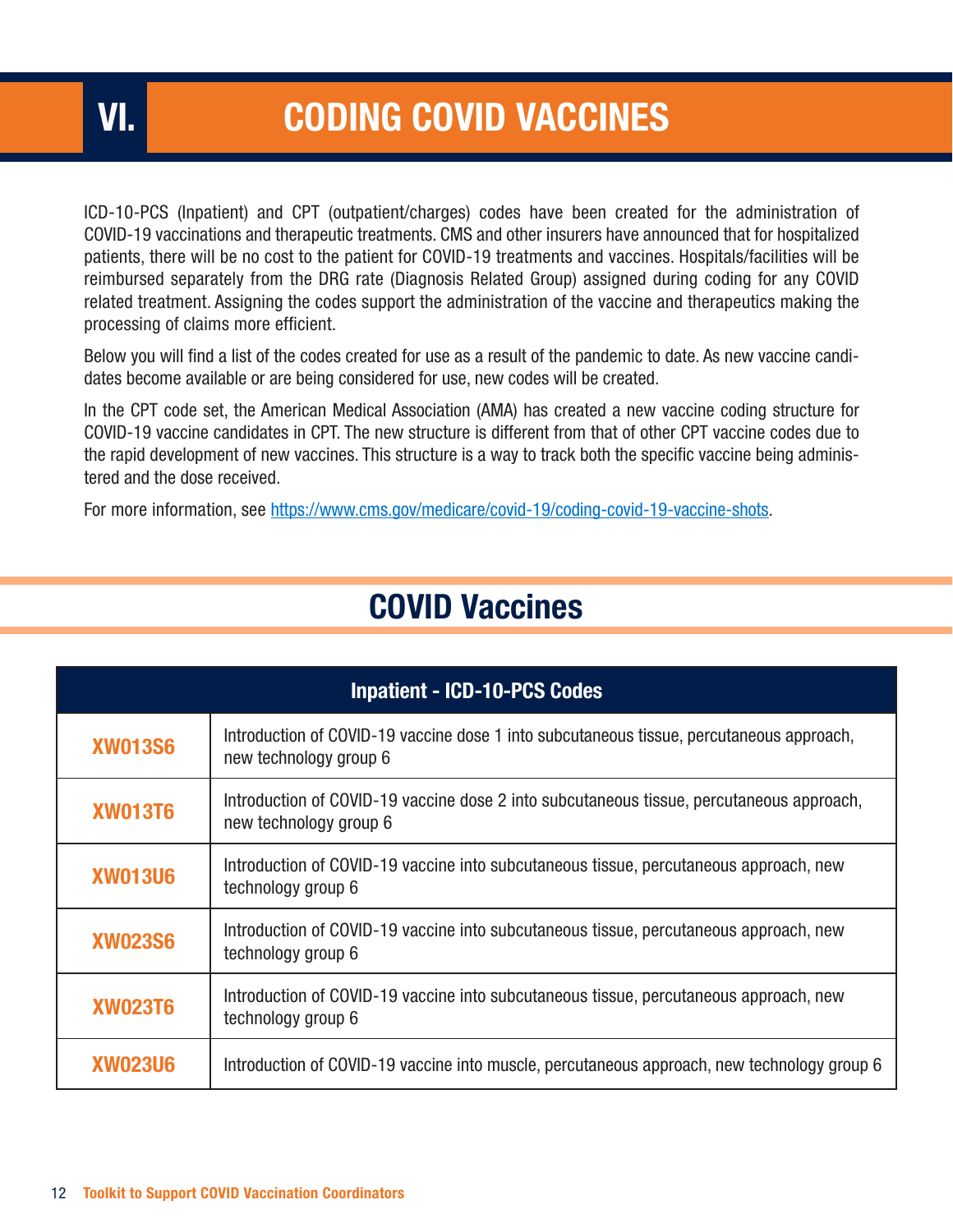| <b>Outpatient - CPT Codes</b> |                                                                                                                                                                                                                                                                                           |  |  |  |
|-------------------------------|-------------------------------------------------------------------------------------------------------------------------------------------------------------------------------------------------------------------------------------------------------------------------------------------|--|--|--|
| 91300                         | <b>Pfizer</b> (Severe acute respiratory syndrome coronavirus 2 (SARS-CoV-2) (coronavirus disease<br>[COVID-19]) vaccine, mRNA-LNP, spike protein, preservative free, 30 mcg/0.3mL dosage, diluent<br>reconstituted, for intramuscular use)                                                |  |  |  |
|                               | CODE ALSO THE ADMINISTRATION OF THE VACCINE 0001A (FIRST DOSE) and 0002A<br>(SECOND DOSE)                                                                                                                                                                                                 |  |  |  |
| 91301                         | Moderna (Severe acute respiratory syndrome coronavirus 2 (SARS-CoV-2) (coronavirus dis-<br>ease [COVID-19]) vaccine, mRNA-LNP, spike protein, preservative free, 100 mcg/0.5mL dosage,<br>for intramuscular use)                                                                          |  |  |  |
|                               | CODE ALSO THE ADMINISTRATION OF THE VACCINE 0011A (FIRST DOSE) and 0012A<br>(SECOND DOSE)                                                                                                                                                                                                 |  |  |  |
| 91303                         | <b>Janssen (Johnson &amp; Johnson)</b> (Severe acute respiratory syndrome coronavirus 2 (SARS-CoV-2)<br>(coronavirus disease [COVID-19]) vaccine, DNA, spike protein, adenovirus type 26 (Ad26) vector,<br>preservative free, 5x1010 viral particles/0.5mL dosage, for intramuscular use) |  |  |  |
|                               | CODE ALSO THE ADMINISTRATION OF THE VACCINE 0031A                                                                                                                                                                                                                                         |  |  |  |

## **Monoclonal Antibodies**

| <b>Inpatient - ICD-10-PCS Codes</b>                                                                                                            |                                                                                                                                     |  |  |
|------------------------------------------------------------------------------------------------------------------------------------------------|-------------------------------------------------------------------------------------------------------------------------------------|--|--|
| <b>XW013H6</b>                                                                                                                                 | Introduction of other new technology monoclonal antibody into subcutaneous tissue.<br>percutaneous approach, new technology group 6 |  |  |
| <b>XW033H6</b>                                                                                                                                 | Introduction of other new technology monoclonal antibody into peripheral vein,<br>percutaneous approach, new technology group 6     |  |  |
| Introduction of other new technology monoclonal antibody into central vein, percutaneous<br><b>XW043H6</b><br>approach, new technology group 6 |                                                                                                                                     |  |  |
| Introduction of leronlimab monoclonal antibody into subcutaneous tissue, percutaneous<br><b>XW013K6</b><br>approach, new technology group 6    |                                                                                                                                     |  |  |
| Introduction of etesevimab monoclonal antibody into peripheral vein, percutaneous<br><b>XW033E6</b><br>approach, new technology group 6        |                                                                                                                                     |  |  |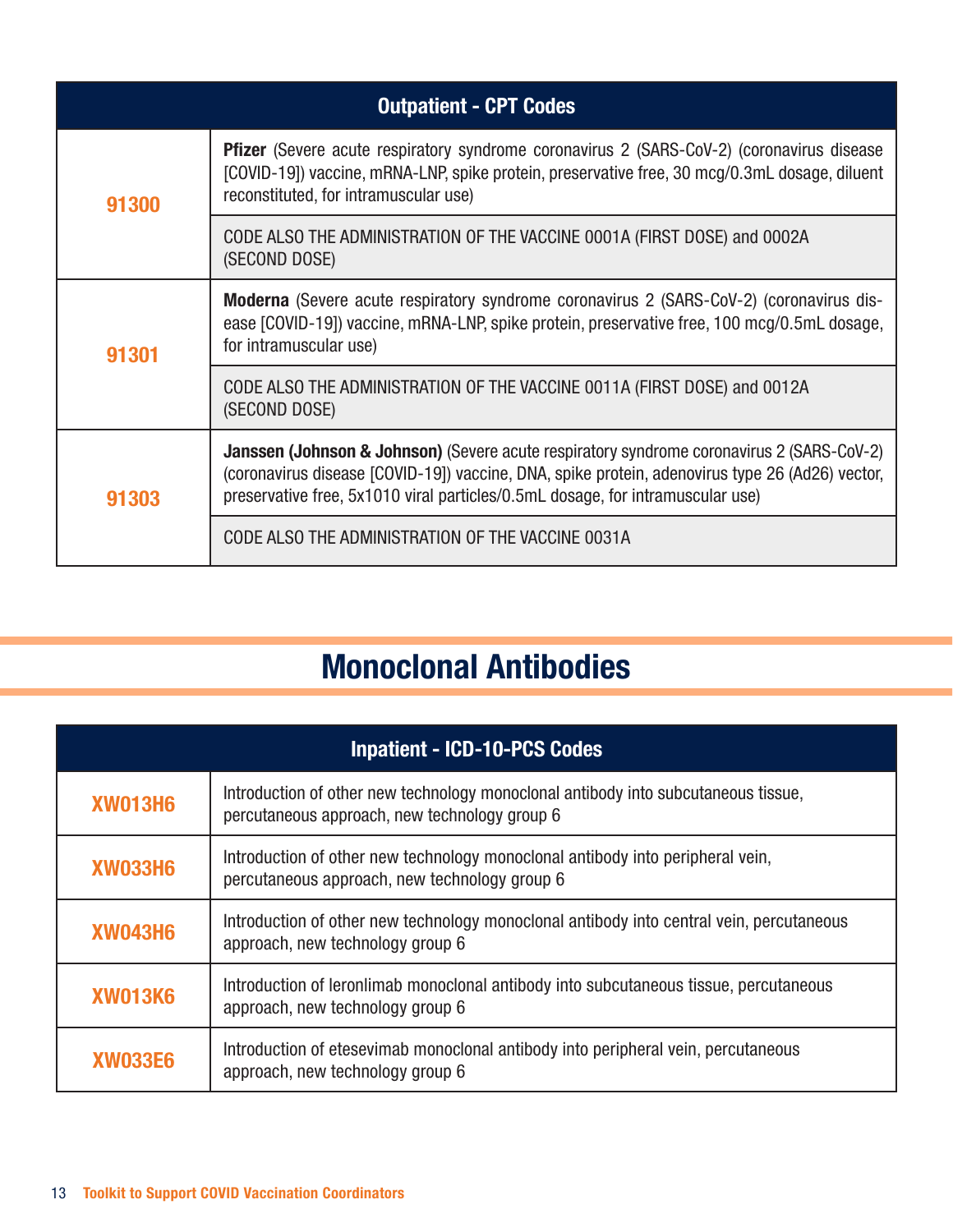| <b>Inpatient - ICD-10-PCS Codes</b>                                                                                                    |                                                                                                                         |  |  |  |
|----------------------------------------------------------------------------------------------------------------------------------------|-------------------------------------------------------------------------------------------------------------------------|--|--|--|
| <b>XW043E6</b>                                                                                                                         | Introduction of etesevimab monoclonal antibody into central vein, percutaneous approach,<br>new technology group 6      |  |  |  |
| <b>XW033F6</b>                                                                                                                         | Introduction of bamlanivimab monoclonal antibody into peripheral vein, percutaneous<br>approach, new technology group 6 |  |  |  |
| Introduction of bamlanivimab monoclonal antibody into central vein, percutaneous<br><b>XW043F6</b><br>approach, new technology group 6 |                                                                                                                         |  |  |  |
| Introduction of REGN-COV2 monoclonal antibody into peripheral vein, percutaneous<br><b>XW033G6</b><br>approach, new technology group 6 |                                                                                                                         |  |  |  |
| Introduction of REGN-COV2 monoclonal antibody into central vein, percutaneous approach,<br><b>XW043G6</b><br>new technology group 6    |                                                                                                                         |  |  |  |
| Introduction of CD24Fc immunomodulator into peripheral vein, percutaneous approach,<br><b>XW033L6</b><br>new technology group 6        |                                                                                                                         |  |  |  |
| Introduction of CD24Fc immunomodulator into central vein, percutaneous approach, new<br><b>XW043L6</b><br>technology group 6           |                                                                                                                         |  |  |  |

# **Other Therapeutics**

| <b>Inpatient - ICD-10-PCS Codes</b> |                                                                                                                                       |  |
|-------------------------------------|---------------------------------------------------------------------------------------------------------------------------------------|--|
| <b>XWODXM6</b>                      | Introduction of baricitinib into mouth and pharynx, external approach, new technology group 6                                         |  |
| XW0G7M6                             | Introduction of baricitinib into upper GI, via natural or artificial opening, new technology group 6                                  |  |
| XW0H7M6                             | Introduction of baricitinib into lower GI, via natural or artificial opening, new technology group 6                                  |  |
| <b>XW013F5</b>                      | Introduction of Other New Technology Therapeutic Substance into Subcutaneous Tissue,<br>Percutaneous Approach, New Technology Group 5 |  |
| <b>XW033E5</b>                      | Introduction of Remdesivir Anti-infective into Peripheral Vein, Percutaneous Approach, New<br>Technology Group 5                      |  |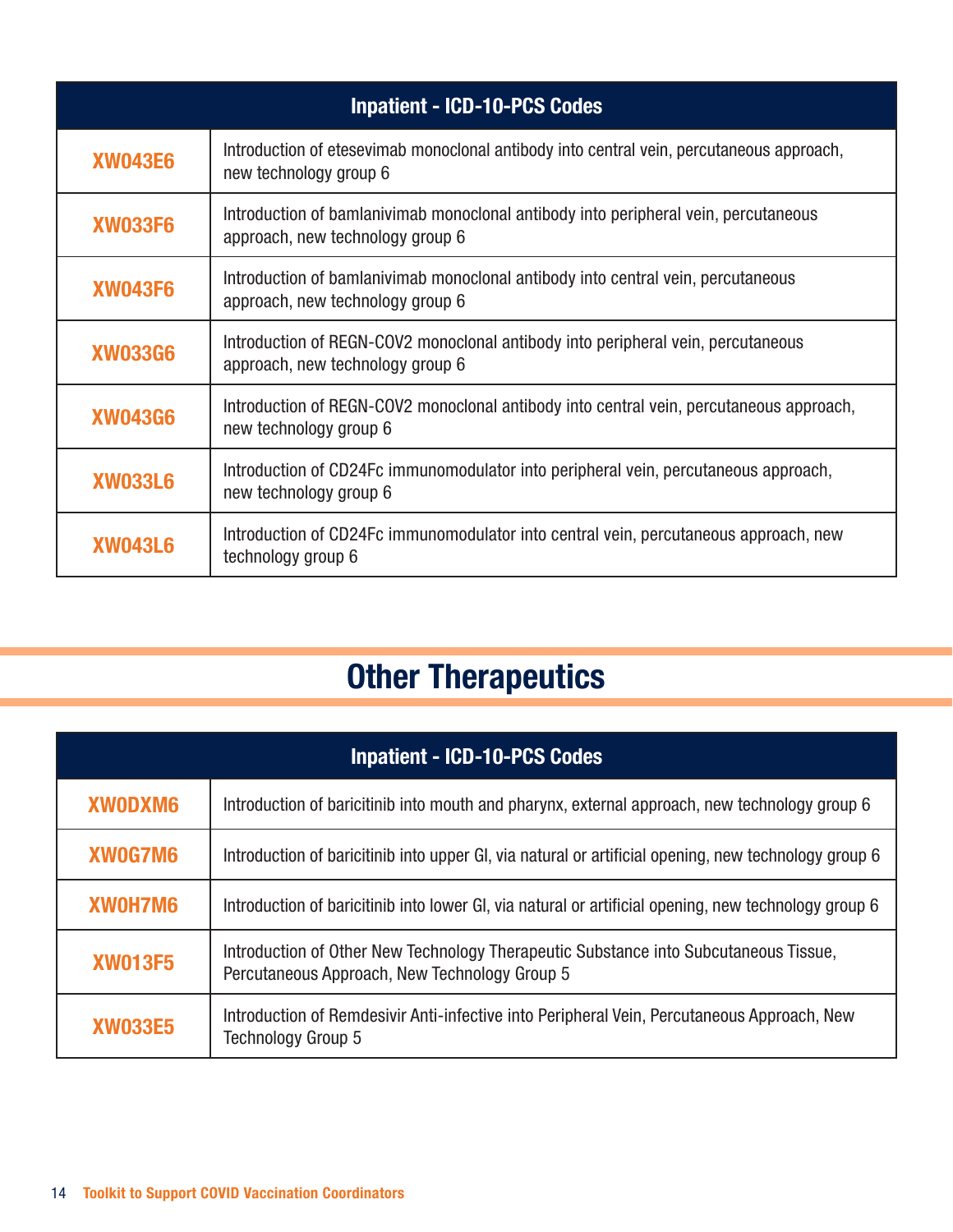| <b>Inpatient - ICD-10-PCS Codes</b>                                                                                                               |                                                                                                                                   |  |  |  |
|---------------------------------------------------------------------------------------------------------------------------------------------------|-----------------------------------------------------------------------------------------------------------------------------------|--|--|--|
| <b>XW033F5</b>                                                                                                                                    | Introduction of Other New Technology Therapeutic Substance into Peripheral Vein,<br>Percutaneous Approach, New Technology Group 5 |  |  |  |
| Introduction of Sarilumab into Peripheral Vein, Percutaneous Approach, New Technology<br><b>XW033G5</b><br>Group 5                                |                                                                                                                                   |  |  |  |
| <b>XW033H5</b>                                                                                                                                    | Introduction of Tocilizumab into Peripheral Vein, Percutaneous Approach, New Technology<br>Group 5                                |  |  |  |
| Introduction of Remdesivir Anti-infective into Central Vein, Percutaneous Approach, New<br><b>XW043E5</b><br><b>Technology Group 5</b>            |                                                                                                                                   |  |  |  |
| Introduction of Other New Technology Therapeutic Substance into Central Vein,<br><b>XW043F5</b><br>Percutaneous Approach, New Technology Group 5  |                                                                                                                                   |  |  |  |
| Introduction of Sarilumab into Central Vein, Percutaneous Approach, New Technology<br><b>XW043G5</b><br>Group 5                                   |                                                                                                                                   |  |  |  |
| Introduction of Tocilizumab into Central Vein, Percutaneous Approach, New Technology<br><b>XW043H5</b><br>Group 5                                 |                                                                                                                                   |  |  |  |
| Introduction of Other New Technology Therapeutic Substance into Mouth and Pharynx,<br><b>XWODXF5</b><br>External Approach, New Technology Group 5 |                                                                                                                                   |  |  |  |
| Transfusion of Convalescent Plasma (Nonautologous) into Peripheral Vein, Percutaneous<br><b>XW13325</b><br>Approach, New Technology Group 5       |                                                                                                                                   |  |  |  |
| Transfusion of Convalescent Plasma (Nonautologous) into Central Vein, Percutaneous<br><b>XW14325</b><br>Approach, New Technology Group 5          |                                                                                                                                   |  |  |  |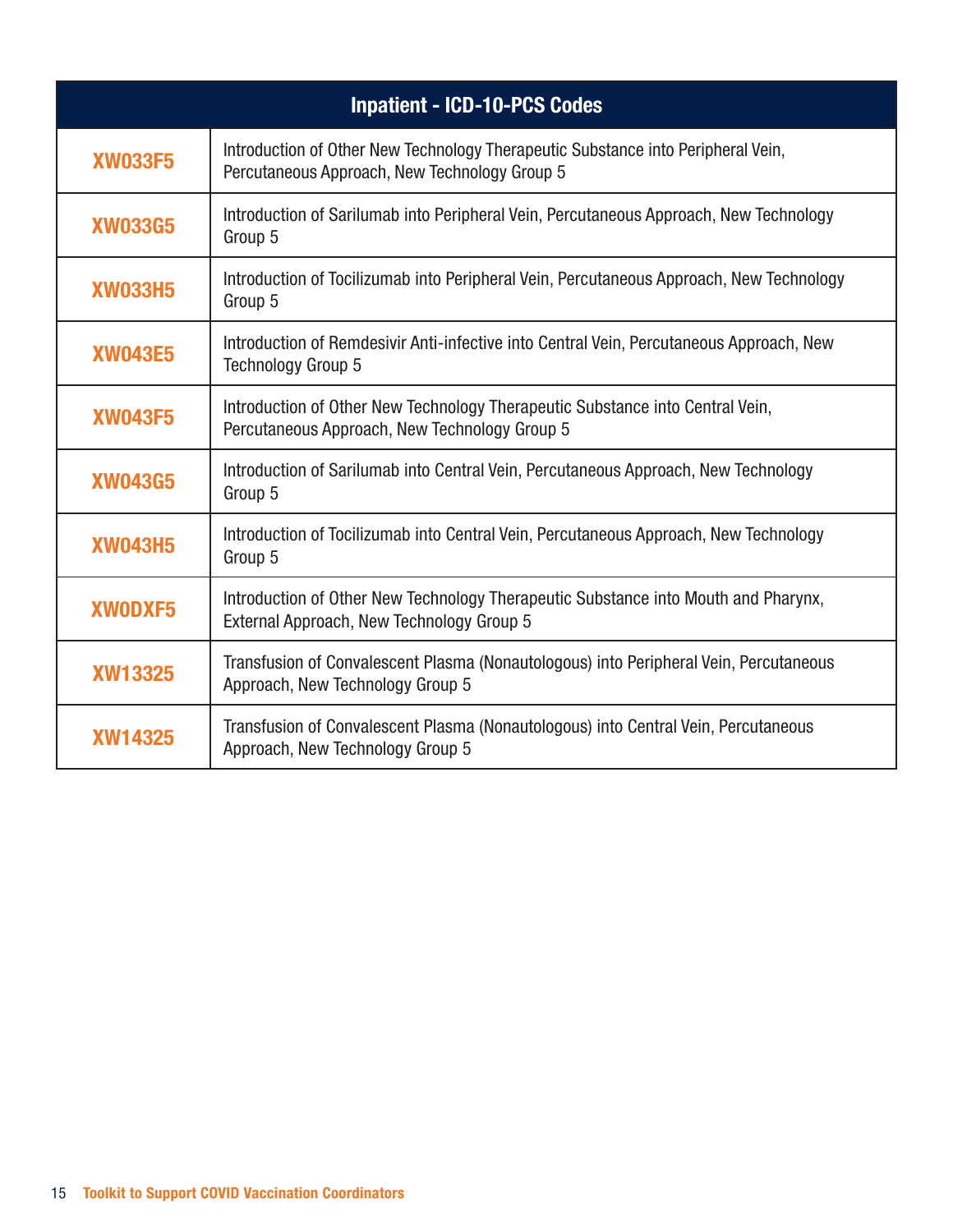#### **EUA Issuance**

Pursuant to section 564 of the FD&C Act, effective March 27, 2020, HHS declared justifying the authorization of emergency use of drugs and biological products during the COVID-19 pandemic. The following EUAs have been issued for use of monoclonal antibodies therapies.

| <b>Date of First</b><br><b>EUA issuance</b> | <b>Most Recent Letter</b><br>of EUA (PDF)                                                      | <b>Authorized Use</b>                                                                                                                                                                                                                                                                                                                                                             |
|---------------------------------------------|------------------------------------------------------------------------------------------------|-----------------------------------------------------------------------------------------------------------------------------------------------------------------------------------------------------------------------------------------------------------------------------------------------------------------------------------------------------------------------------------|
| 03/12/2021                                  | Propofol-Lipuro 1%<br>(344KB)                                                                  | To maintain sedation via continuous infusion in patients greater<br>than age 16 with suspected or confirmed COVID-19 who require<br>mechanical ventilation in an ICU setting. 2                                                                                                                                                                                                   |
| 02/09/2021                                  | <b>Bamlanivimab and Etese-</b><br>$v$ imab (344KB)<br>(Reissued 2/25/2021)                     | For the treatment of mild-to-moderate COVID-19 in adult and<br>pediatric patients with positive results of direct SARS-CoV-2<br>viral testing who are 12 years of age and older weighing at least<br>40 kilograms (about 88 pounds), and who are at high risk for<br>progressing to severe COVID-19 and/or hospitalization.                                                       |
| 11/21/2020                                  | <b>REGEN-COV (Casirivimab</b><br>and Imdevimab) (232KB)<br>(Reissued 2/3/2021 and<br>2/25/2021 | Casirivimab and imdevimab to be administered together for<br>the treatment of mild to moderate coronavirus disease 2019<br>(COVID-19) in adults and pediatric patients (12 years of age<br>and older weighing at least 40 kg) with positive results of direct<br>SARS-CoV-2 viral testing, and who are at high risk for progressing<br>to severe COVID-19 and/or hospitalization. |
| 11/19/2020                                  | Baricitinib (Olumiant) in<br><b>Combination with remde-</b><br>sivir (Veklury) (322KB)         | For emergency use by healthcare providers for the treatment<br>of suspected or laboratory-confirmed COVID-19 in hospitalized<br>adults and pediatric patients 2 years of age or older requiring<br>supplemental oxygen, invasive mechanical ventilation, or extra-<br>corporeal membrane oxygenation (ECMO).                                                                      |
| 11/09/2020                                  | Bamlanivimab (339KB)<br>(reissued 2/9/2021 and<br>3/2/2021                                     | For the treatment of mild-to-moderate COVID-19 in adult and<br>pediatric patients with positive results of direct SARS-CoV-2<br>viral testing who are 12 years of age and older weighing at least<br>40 kilograms (about 88 pounds), and who are at high risk for<br>progressing to severe COVID-19 and/or hospitalization.                                                       |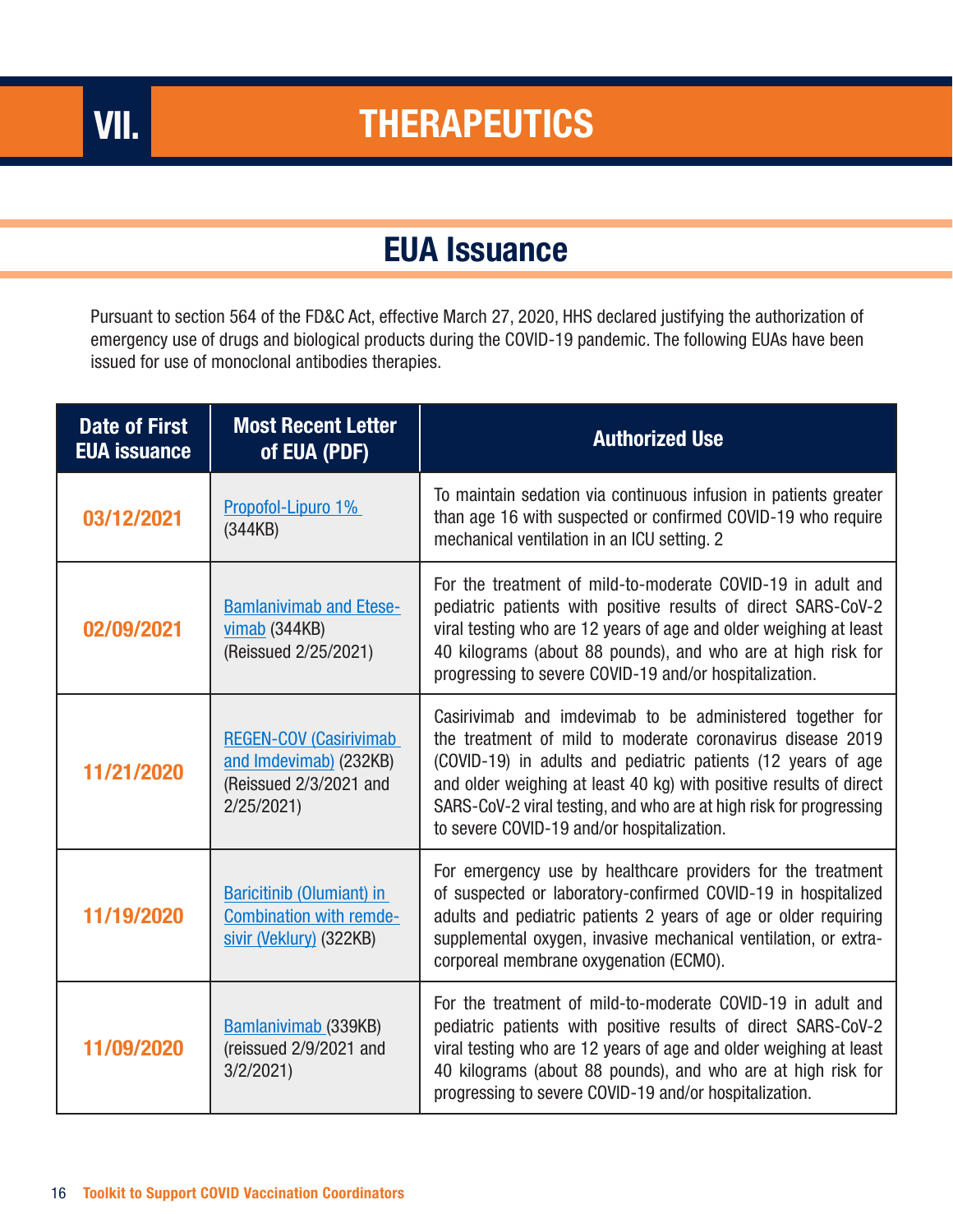| <b>Date of First</b><br><b>EUA</b> issuance | <b>Most Recent Letter</b><br>of EUA (PDF)                                                                                                  | <b>Authorized Use</b>                                                                                                                                                                                                                                                                      |
|---------------------------------------------|--------------------------------------------------------------------------------------------------------------------------------------------|--------------------------------------------------------------------------------------------------------------------------------------------------------------------------------------------------------------------------------------------------------------------------------------------|
| 08/23/2020                                  | <b>COVID-19 convalescent</b><br>plasma (284KB)<br>(Reissued 2/23/2021 and<br>3/9/2021                                                      | For the treatment of hospitalized patients with Coronavirus<br>Disease 2019 (COVID-19)                                                                                                                                                                                                     |
| 05/01/2020                                  | <b>Remdesivir for Certain</b><br><b>Hospitalized COVID-19</b><br>Patients (423KB)<br>(Reissued 8/28/2020,<br>10/1/2020, and<br>10/22/2020) | For emergency use by licensed healthcare providers for the<br>treatment of suspected or laboratory-confirmed COVID-19 in<br>hospitalized pediatric patients weighing 3.5 kg to less than 40<br>kg or hospitalized pediatric patients less than 12 years of age<br>weighing at least 3.5 kg |

#### **EUA Resources**

- Article: FDA Combating COVID-19 with Therapeutics https://www.fda.gov/media/136832/download
- FDA: Drug and Biological Therapeutic Products https://www.fda.gov/emergency-preparedness-and-response/mcm-legal-regulatory-andpolicy-framework/emergency-use-authorization#coviddrugs
- Authorizations of Emergency Use of Certain Drug and Biological Products During the COVID-19 Pandemic; Availability https://www.federalregister.gov/documents/2021/02/19/2021-03429/authorizations-ofemergencyuse-of-certain-drug-and-biological-products-during-the-covid-19-pandemic
- FDA Adverse Event Reporting System (FAERS) Public Dashboard [https://www.fda.gov/drugs/questions-and-answers-fdas-adverse-event-reporting-systemfaers/](https://www.fda.gov/drugs/questions-and-answers-fdas-adverse-event-reporting-system-faers/fda-adverse-event-reporting-system-faers-public-dashboard) fda-adverse-event-reporting-system-faers-public-dashboard

In response to the COVID-19 pandemic, FDA launched the FAERS Public Dashboard for COVID-19 emergency use authorization (EUA) products. The COVID-19 EUA FAERS Public Dashboard provides weekly updates of adverse event reports submitted to FAERS for drugs and therapeutic biological products used under EUA in COVID-19. The intention of this tool is to expand access of FAERS data to the general public to search for information related to human adverse events reported to the FDA by the pharmaceutical industry, healthcare providers and consumers.